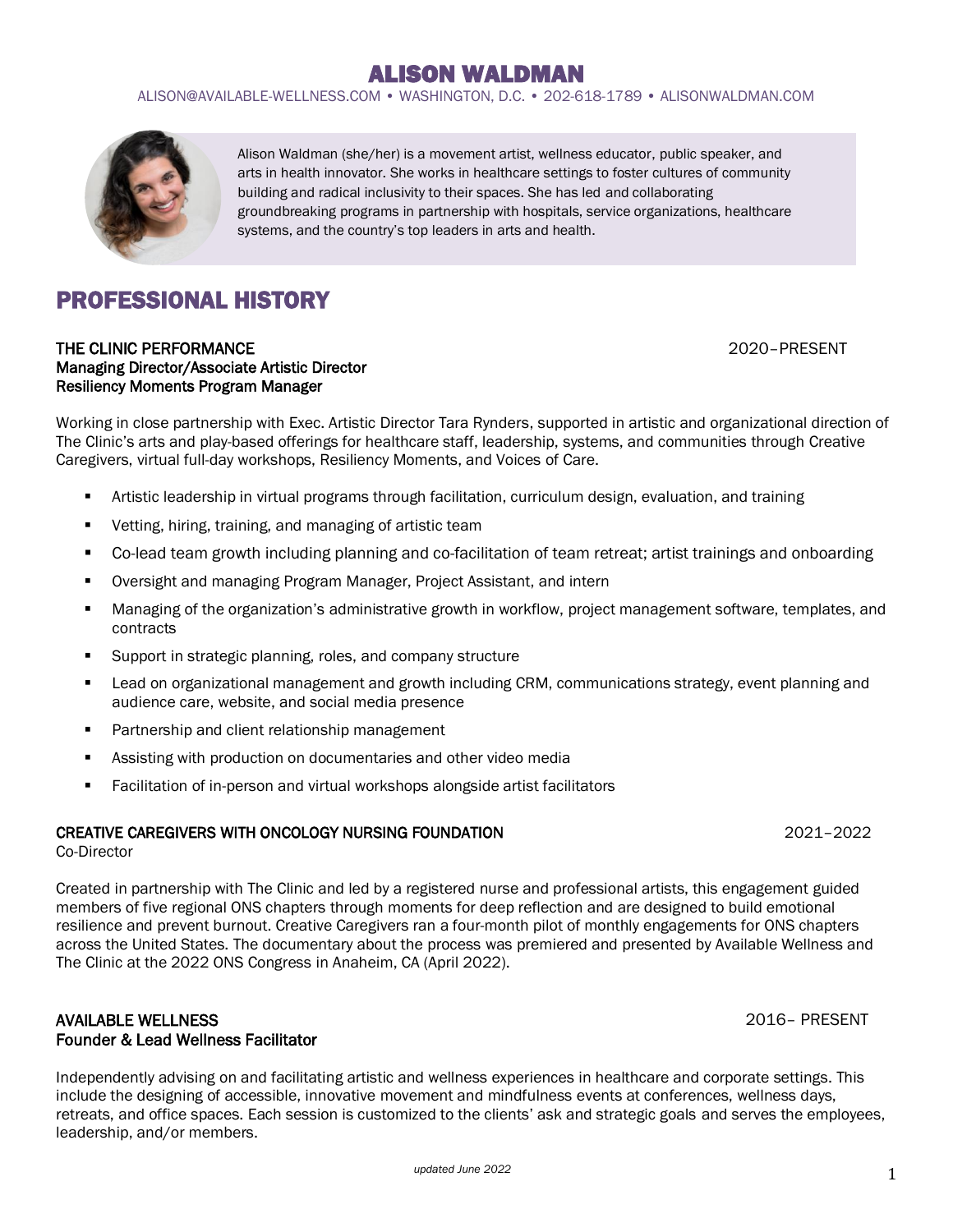- Healthcare: Kentucky Nurses Association; CCI Health & Wellness Services; Smith Center for Healing & the Arts -INOVA Schar Artist in Residence Program
- **E** Corporate & Tech: HigherLogic; CBRE/Booz | Allen | Hamilton; MakeOffices; WeWork; Undertone; Beacon
- **Community & Non-Profit:** Anne Arundel County Library; AMCHP; Forum for Youth Investment; Halcyon; Montgomery Blair High School
- **E** Government & Service: SEIU; Jewish Federations of North America; International Organization for Migration (US IOM); Equal Employment Opportunity Commission – New York State chapter

### MILI HEALTH 2020–2021

Advisor and Founding Provider

Worked directly with the physician-founder team to advise on the design of the offerings, patient experience, and how to incorporate their mission of a patient-centered approach centered on empowerment, convenience, and proactiveness. Alison also led Mili's first public virtual event and offered her expertise as a certified oncology yoga instructor.

### SIXTH & I HISTORIC SYNAGOGUE 2017–Present

Yoga and Mindfulness Leader

Developed and lead all holiday and Shabbat-themed yoga and mindfulness programs for congregants and community onsite and virtually in partnership with senior and junior rabbis including Shabbat: Exhale the annual programs Firelight Flow; Re-Root and Reboot; Firelight Flow, Purim Upside Down; and Let My People Flow.

### GEORGETOWN LOMBARDI ARTS & HUMANITIES PROGRAM (WASHINGTON, DC) 2016–Present Movement Artist-in-Residence

The Georgetown AHP serves the Lombardi Comprehensive Cancer Center and MedStar Georgetown University Hospital (MGUH) and promotes an optimum life experience for patients, family and medical caregivers with events, resources, education and environments that encourage a creative and constructive response to illness.

- **E** Ready to Move Program: Lead weekly stretch breaks, weekly adaptive yoga, and mindfulness encounters for patients, providers, and caregivers onsite at MGUH
- Virtual Classes: Began and built foundation for free community virtual classes that now reach 15+ countries and hundreds of people directly daily
- **Day of Dance:** Direction and choreography of onsite dance performance, the one of its kind in a hospital space
- Movement for MS: Assisted with research and pilot program in partnership with GUMC Dept. of Neurology + University of Florida Center for Arts in Medicine + The Scottish Ballet)

### NATIONAL ORGANIZATION FOR ARTS IN HEALTH 2021–Present

Arts for Resilience in Clinicians (ARC) Working Group Member

Worked in partnership with art therapists, health care administrators, arts in health administrators and health care professionals in the working group to build an online platform for the ARC project and collaborate with NOAH leadership to further their initiative to offer resources and support health care facilities to provide innovative, effective programs to patients and health care workers across the country. Served as the editor of the site's blog editor and supported the design of the website.

### YOGA AND MEDITATION TEACHER 2018–Present

Develop and lead weekly extra gentle yoga classes customized to welcome people with various mobilities including those with neurological disease, with chronic pain, in injury recovery, post-surgery, and first-time practioners.

Jewish Mindfulness Center of Washington: Led monthly accessible gentle yoga class and guided meditation for congregants and community members at the Center inside Adas Israel Congregation under the leadership of Rabbi Lauren Holtzblatt.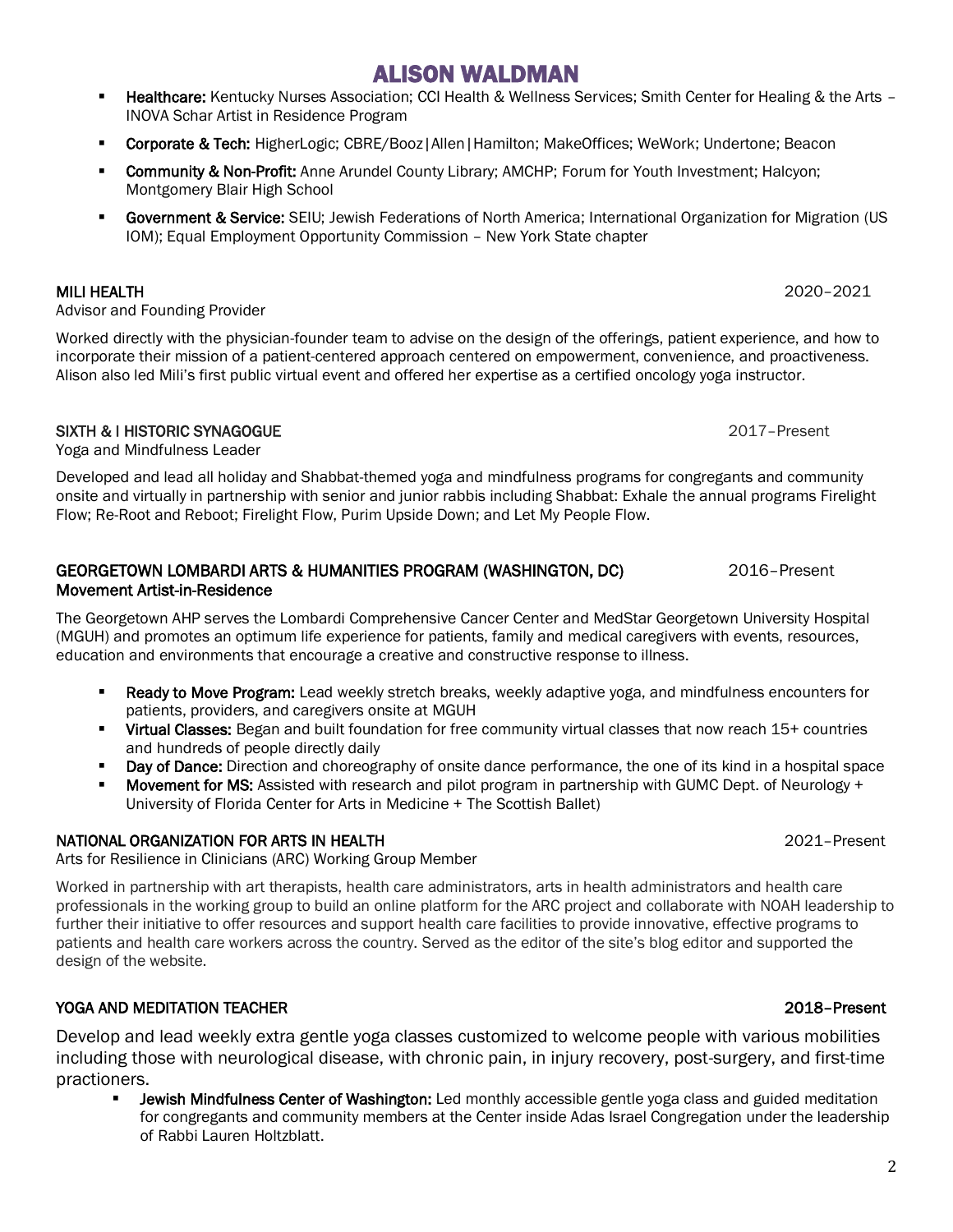- Shaw Yoga: Developed and led the studio's only weekly Gentle Yoga and beginner classes, and designed and led a 4-week Yoga 101 workshop for absolute beginners to invite people into the basics of a yoga practice. Also supported the studio's growth efforts through volunteering, student check-in, and cleaning.
- Georgetown Lombardi Arts & Humanities Program: Lead weekly onsite 30-minute yoga classes for hospital staff, then the program's longest running virtual class, Extra Gentle Mat and Chair Yoga, a free fully accessible yoga class that is attended weekly by 50-70 people from countries across the globe.
- Private Lessons: 1-on-1 and group accessible mat and chair yoga lessons specialized for small groups and individual clients ages 50+ and with chronic illness and/or disability.

### DANCE EXCHANGE (TAKOMA PARK, MD) 2015–2018 Marketing & Communications Manager

- Managed the organization's marketing strategy for local programming, local and off-site engagements, and residencies including local outreach, advertising, community partnerships, and social media. Campaigns included: 3 bi-annual fundraisers, Two anniversary campaigns, multi-site residencies, Kennedy Center
	- Wrote, curated, and designed all e-blasts and lead growth and updates to audience growth strategies including migrating enewsletter to an updated platform, template, audience segmentation and outreach strategy
	- Social media, website, and Google Drive account management and growth
	- Wrote and disseminated press materials
	- Designed all print and web promotional materials
	- Advised and contributed to mock-ups and copy for organization's website redesign

### MARKETING & DESIGN CONSULTANT (VIRTUAL) 2013–2021

- Consult on and create marketing strategy, website and marketing copy, messaging, design images and materials
- Complete website design and website re-designs for established and emerging projects Uprooted Dance, Kalanadhi Dance, Jane Franklin Dance, Postcards to the Earth
- Graphic design of promotional images and materials, event invitations, programs, and e-marketing template
- SPOTLIGHT: GEORGETOWN ARTS & HUMANITIES PROGRAM Consulted on strategy for building an e-newsletter from scratch to audience size of 1,200+ with consistent average of 30% open rate, 5% click rate, reach to 15+ countries, and thousands of forwards within 6 months; Led Eventbrite builds and outreach for new virtual classes now attended by hundreds of people across 15+ countries weekly; Copy editing and design finesse of weekly e-news; Produced, directed and edited videos by artist team; Consulted on overall marketing strategy including audience segmentation and insights

### SPARKACTION (WASHINGTON, DC/NEW YORK, NY) 2011–2017 Editorial Associate Content Strategy Specialist

- Consulted on and implemented integrated strategy for e-advocacy campaigns: The Opportunity Contest with Jon Bon Jovi (with 1+ million reach); American Express; Annie E. Casey Foundation KIDS COUNT; Raise the Age NY; Partnership for America's Children
- Produced and curated a podcast and written profile series of successful e-advocacy campaigns
- Managed the redesign, user navigation, and population of the field's websites and landing pages of resources and multimedia
- Lead synthesis of design, content organization and distribution newsletters to 38,000 subscribers weekly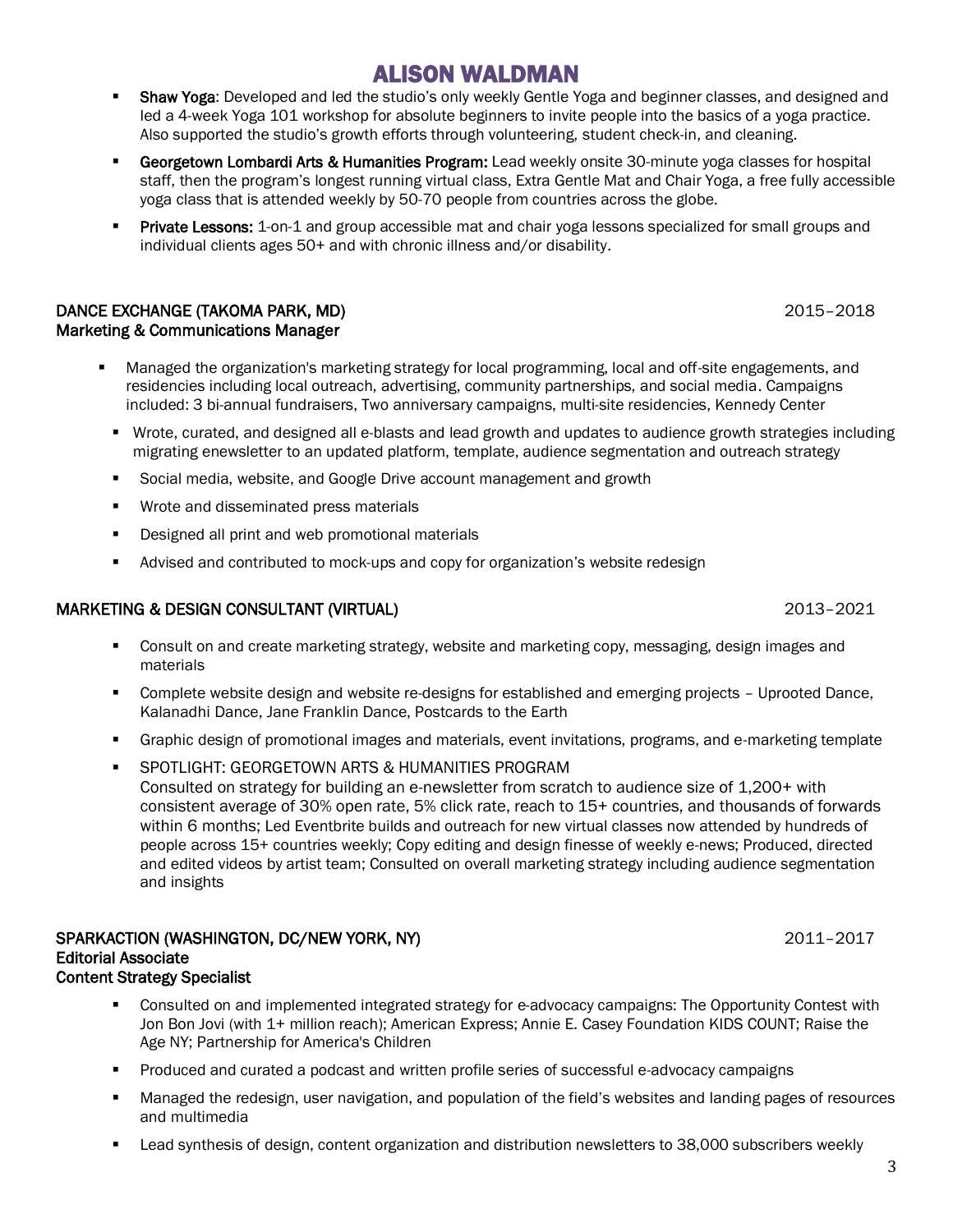- Managed editorial content for website with 40,000 unique visitors/month and built social media following by 1,400% with no budget
- Wrote, filmed, and edited original content including video
- Initiated and managed relationships with media and collaborators

#### DENISON MAGAZINE (GRANVILLE, OH) 2010–2013 Editorial Assistant **Contributor**

- **•** Freelance writing of short alumni features for the award-winning flagship print publication of Denison University and their website.
- Researched, conducted interviews, and wrote articles for award-winning Denison Magazine
- Conducted archival research

### THE AMERICAN DANCE FESTIVAL (DURHAM, NC) 2010

### Press Intern

- Collected and archived all online and traditional Festival-related press
- Managed season photographer's schedule and assisted in photo calls
- Coordinated logistics for NEA Arts Journalism conference including travel, housing, and paperwork

# COMMUNITY ENGAGEMENT

### PANELS AND PRESENTATIONS

- "Creativity for Caregivers" Oncology Nursing Society National Congress (Anaheim, CA 2022)
- "Crafting Career in the Arts" Denison University Career Center (Granville, OH 2021)
- "Why we should be dancing with our doctors" TEDxGreat Mills (Great Mills, MD 2020)
- "Expert Speaker Series: Wellness of Body & Mind" Montgomery Blair High School (Silver Spring, MD 2020)
- "Dance Presenters and their Visions" (Moderator) DanceMetroDC DC Dance Summit (Washington, DC 2018)
- "Healthcare & Wellness: A Conversation with Alison Waldman '10" Denison University Career Center (Granville, OH 2020)
- "On Creativity & Collaboration" Luce Center for American Art at the Smithsonian American Art Museum (Washington, DC 2015)
- DanceMetroDC Presenter Grant Panel Dance Metro DC (Washington, DC 2016)

### EVENT DIRECTION

- Creative Caregivers (with The Clinic, 2021-22)
- Day of Dance in Healthcare (Georgetown Arts & Humanities Program at MGUH, 2018-2022)
- Awaken: A Self-Care Social (with Woven Psyche + the Lavender Junkie, 2018)
- Duet Roulette: A monthly community interactive improvisation event (Recreative Spaces, 2015)
- Summer Screen series pre-show dance performances (NoMa BID, 2015)

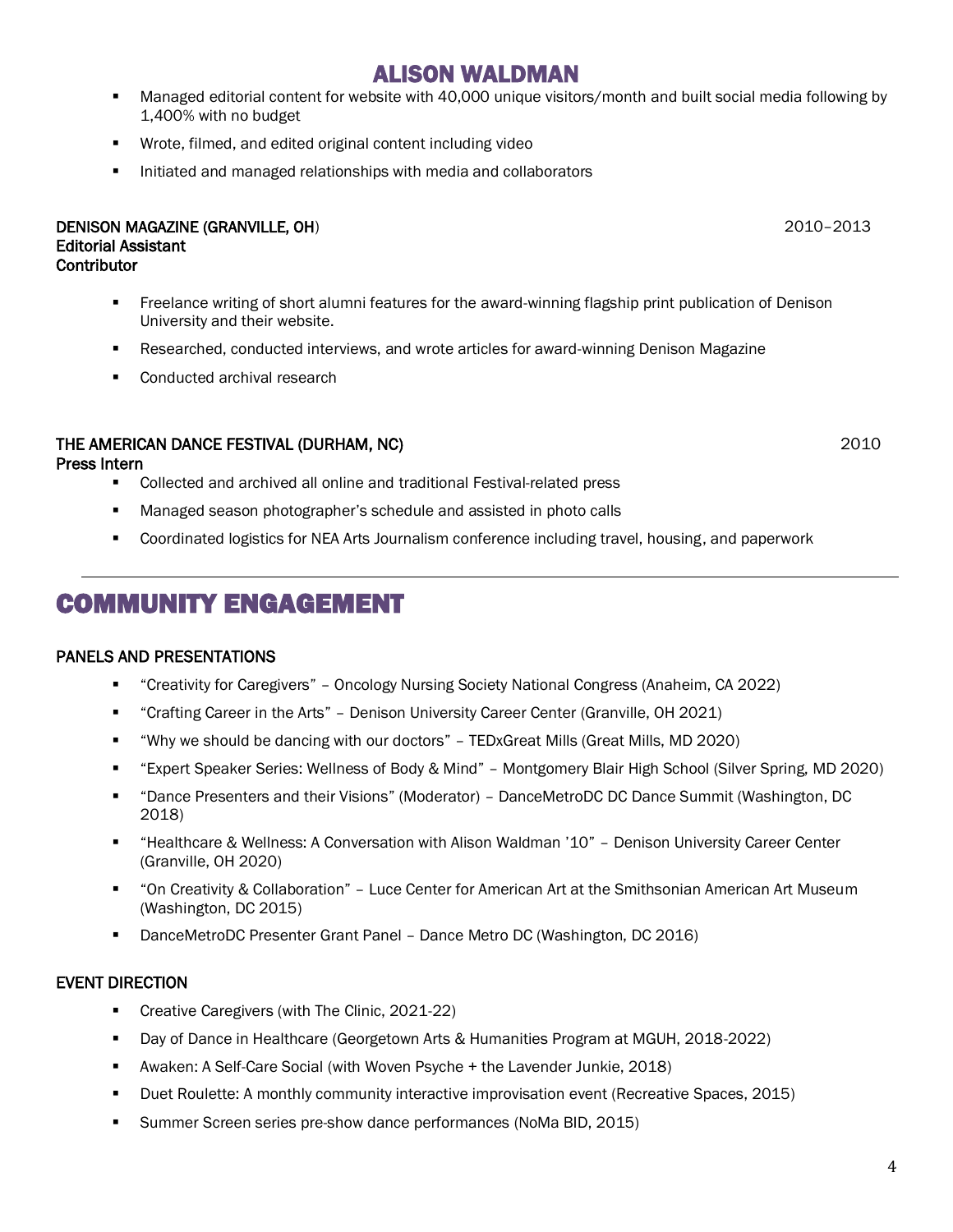Uprising Festival - TASK party (Recreative Spaces, 2016)

### PROFESSIONAL DEVELOPMENT

- National Organization for Arts in Health (NOAH) ARC Working Group (2021-present)
- University of Maryland Dancers without Borders Symposium (2016)
- Kennedy Center Arts Summit (2015, 2016)
- DC Dance Marketing Collective (2016-18)
- **■** International Arts Leaders Forum Kennedy Center for the Performing Arts (2014)
- Co-Chair, DC Dance Co-Op (2014)
- Arts Advocacy Day (2014)
- Arts Leaders DC networking group member (2013)

# MEDIA AND PUBLICATIONS

### PRESS VIDEO AND FILM FEATURES

- "[Why should we be dancing with our](https://www.youtube.com/watch?v=SsBfEjxTgwU) doctors?" –TEDxGreatMills (2020)
- Documentary: "[Creative Caregivers](https://vimeo.com/703853032)" Oncology Nursing Foundation, The Clinic Performance (2022)
- "[The Clinic + Kentucky Nurses Association](https://vimeo.com/651702787)" The Clinic Performance (2021)
- [Movement for MS Program](https://www.youtube.com/watch?v=Q505Eu0Rh0k) Georgetown University Medical Center (2019)
- **Error! Hyperlink reference not valid.** Denison University Career Center (2020)
- **[Expert Speaker Series: Wellness of the Body & Mind](https://www.instagram.com/tv/CI8nPGiJFAZ/) Montgomery Blair High School Counseling Dept (2020)**
- [The Importance of Wellness at Work](https://youtu.be/e4_nDSdrYSI) Higher Effect (2019)

### INTERVIEWS

- [Self-care for caregivers at Georgetown](https://today.advancement.georgetown.edu/health-magazine/2021/self-care-for-caregivers-at-georgetown/) Georgetown Health Magazine (2021)
- **[The healing power of breaking barriers](https://denison.edu/academics/dance/feature/136712) Denison Magazine (2021)**
- **[Ep 115: Founder builds into the culture of healthcare](https://iamceo.co/2021/08/22/iam1105-founder-builds-into-the-culture-of-healthcare/) I am CEO Podcast (2021)**
- [Ep 5: #GetStretched with Alison Waldman](https://stretched.buzzsprout.com/1484380/6979870-s1-ep-5-bringing-yoga-movement-to-healthcare-getstretched-with-alison-waldman) Stretched! Podcast (2021)
- *[How to survive sedentary work](https://www.themovement-movement.com/post/how-to-survive-sedentary-work)* The Movement Movement blog (2020)
- *Stretch breaks*  Georgetown Star (2018)
- **EXECT [Striking a cord, NIH taps the brain to find how music heals](https://apnews.com/article/health-music-north-america-us-news-ap-top-news-895c5b00f554466894d1d50a851ef5ec) Associated Press, Boston Herald, New York Daily** News, Washington Times (2017)

### RESEARCH CONTRIBUTIONS

[Movement for multiple sclerosis: a multi-site partnership for practice and research](https://www.tandfonline.com/doi/abs/10.1080/17533015.2020.1852435?journalCode=rahe20) - Arts & Health Journal (2020)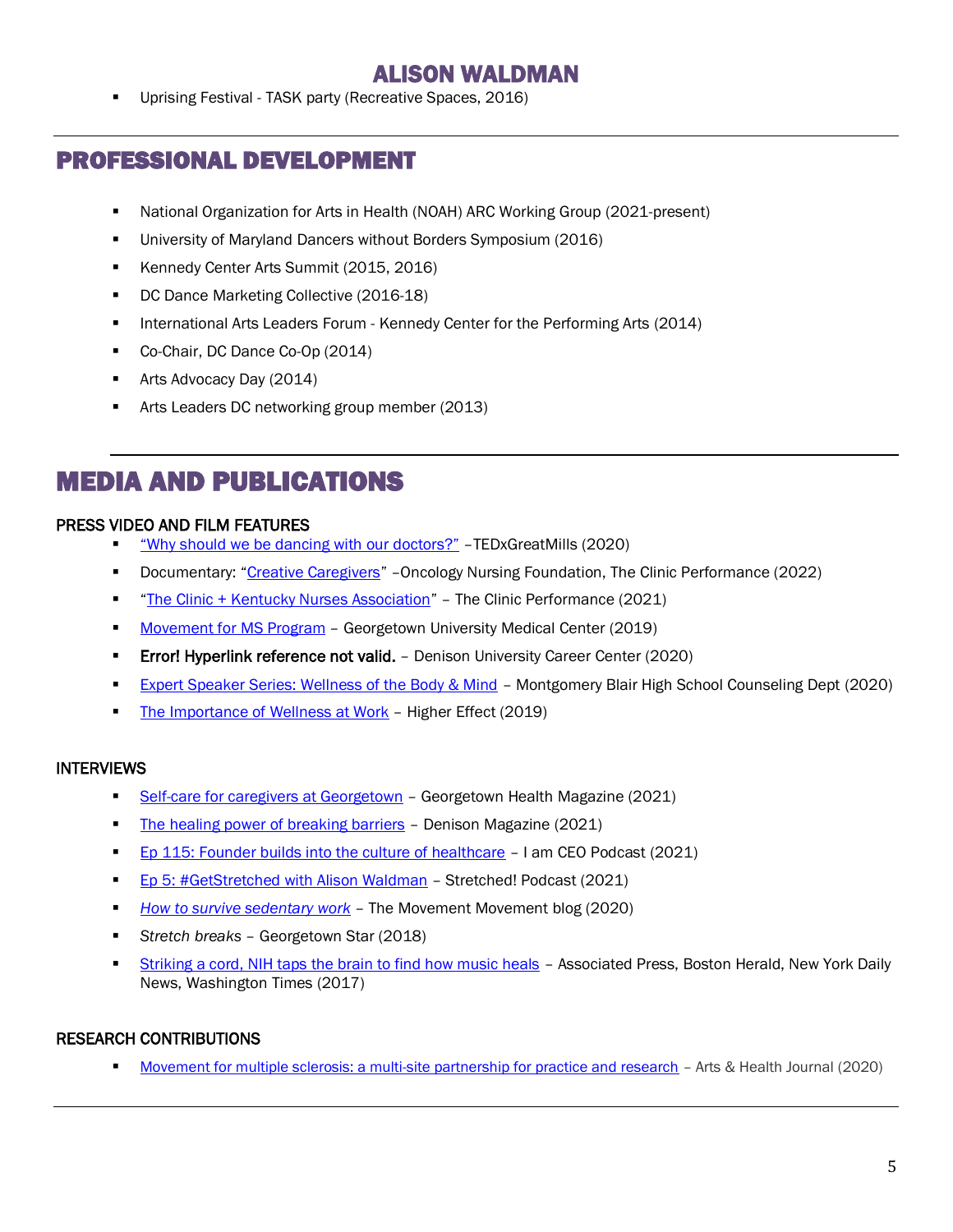# ALISON WALDMAN ARTISTIC ACCOMPLISHMENTS

#### ARTISTIC DIRECTION AND CHOREOGRAPHY

- *Seeking, Bonding, Breaking: The Science of Love* (Source Festival, 2015)
- *The Oldest Profession* (Rainbow Theatre Project, 2015)
- DanceAboutDC (Contradiction Dance, 2012-13)
- Artist & Choreographer in Residence (Chatham Hall School, 2011)
- *Norton: The Astonishingly True Story of America's Forgotten* Emperor (Denison University, 2010)

#### CONTRADICTION DANCE THEATRE 2011-2017 *Company Member, Rehearsal Director*

*NOW (*Anacostia Arts Center); *Code Switch* (Anacostia Arts Center); *Objects of Hope: The America Project* (Anacostia Arts Center & tour); *Walk a Mile* (Anacostia Arts Center); *#DanceAboutDC* (Joe's Movement Emporium & tour); *Boundaries (*Joe's Movement Emporium & tour); *Objects of Hope* (Roundhouse Theater); *The Gift* (Roundhouse Theater); *FASHIONVICTIM* (Roundhouse Theater); *The Present* (Roundhouse Theater)

### POP-UP AND OTHER PERFORMANCE **2011-2017**

Flashmob America (Booz|Allen|Hamilton; DaVita 2018); *Taliesin* (Humble Fire music video, 2017); National Dance Day (Kennedy Center for the Performing Arts, 2016)*;* Kitchen Sink Fest (Dance Place, 2016); State: Trait – Community Mental Health Conversations Through Dance (Hillcrest Children and Family Center, 2016); Jane Franklin Dance *– Blue Moon/Red River* (Capital Fringe Fest 2014); Uprooted Dance– First Fridays Dupont (2013); Cast of Thousands (2012); National Building Museum Honor Award Gala (2011)

#### **PHOTOGRAPHY**

- Events: Go Eat Give: Destination Mexico (2015); Sparkle poetry reading (2017); *Slipform* release party (2019)
- Exhibits (2013-17): Lamont Street Collective; Anacostia Arts Center; Potter's House; The Fold; Recreative **Spaces**

### VOLUNTEERING

DC Dept. of Parks & Recreation Communal Farm and Veggie Giveaway Program; DAYBREAKER; Dance Place; Dance Exchange; Go Eat Give; Uprising Festival; Denison University Admissions and Career Center; Operation Paws for Homes; Jewish National Fund

# EDUCATION

#### BACHELOR OF ARTS – COMMUNICATIONS 2006 – 2010 Denison University

Minor in Dance with Contemporary concentration Study abroad semester: Umbra Institute (Perugia, Italy)

#### AWARDS & HONORS

Orlando Taylor Paper Award– Denison University Communications Department Lambda Pi Eta Honor Society Uguccione Ranieri di Sorbello Award for Excellence in Italian – Umbra Institute